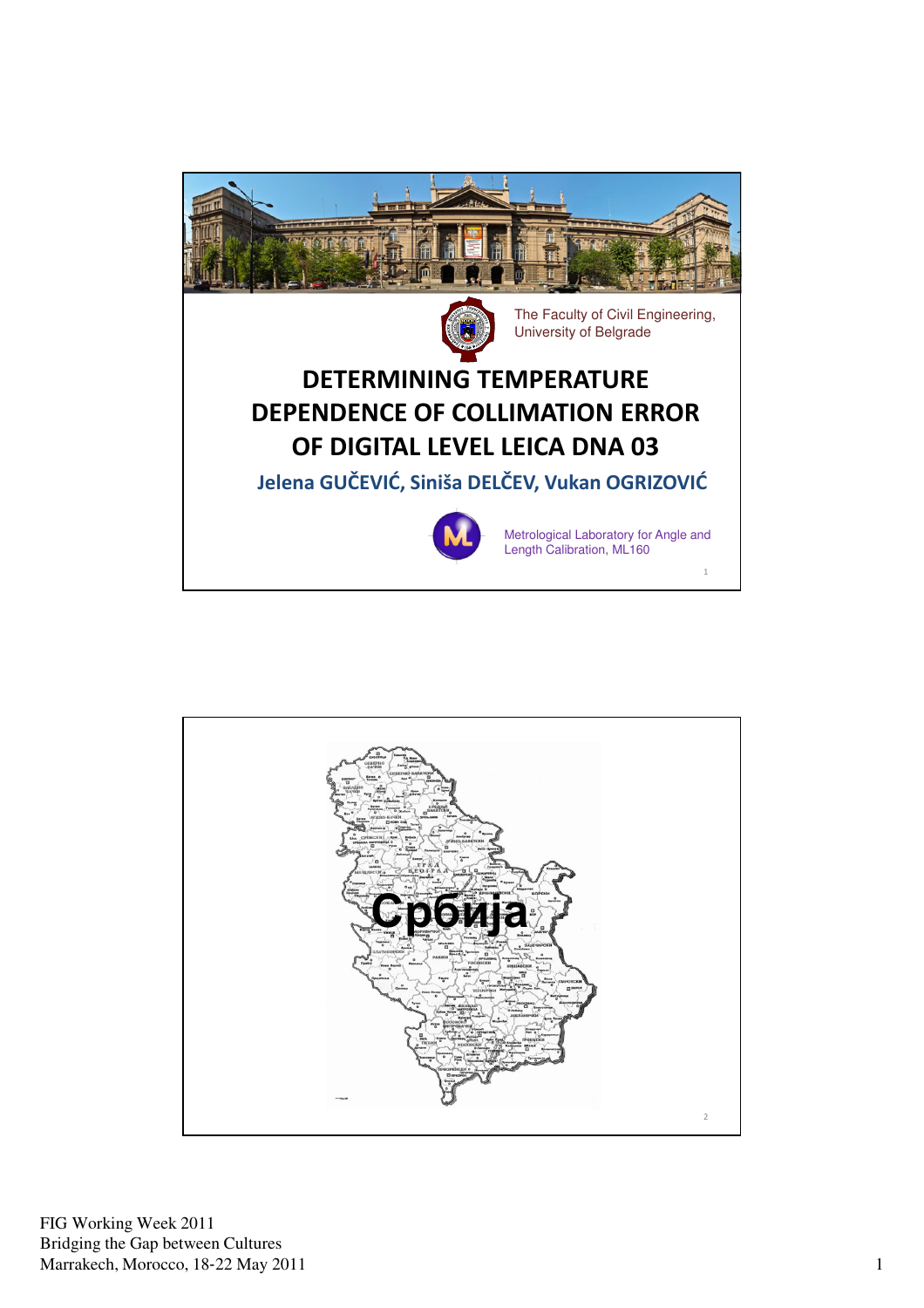

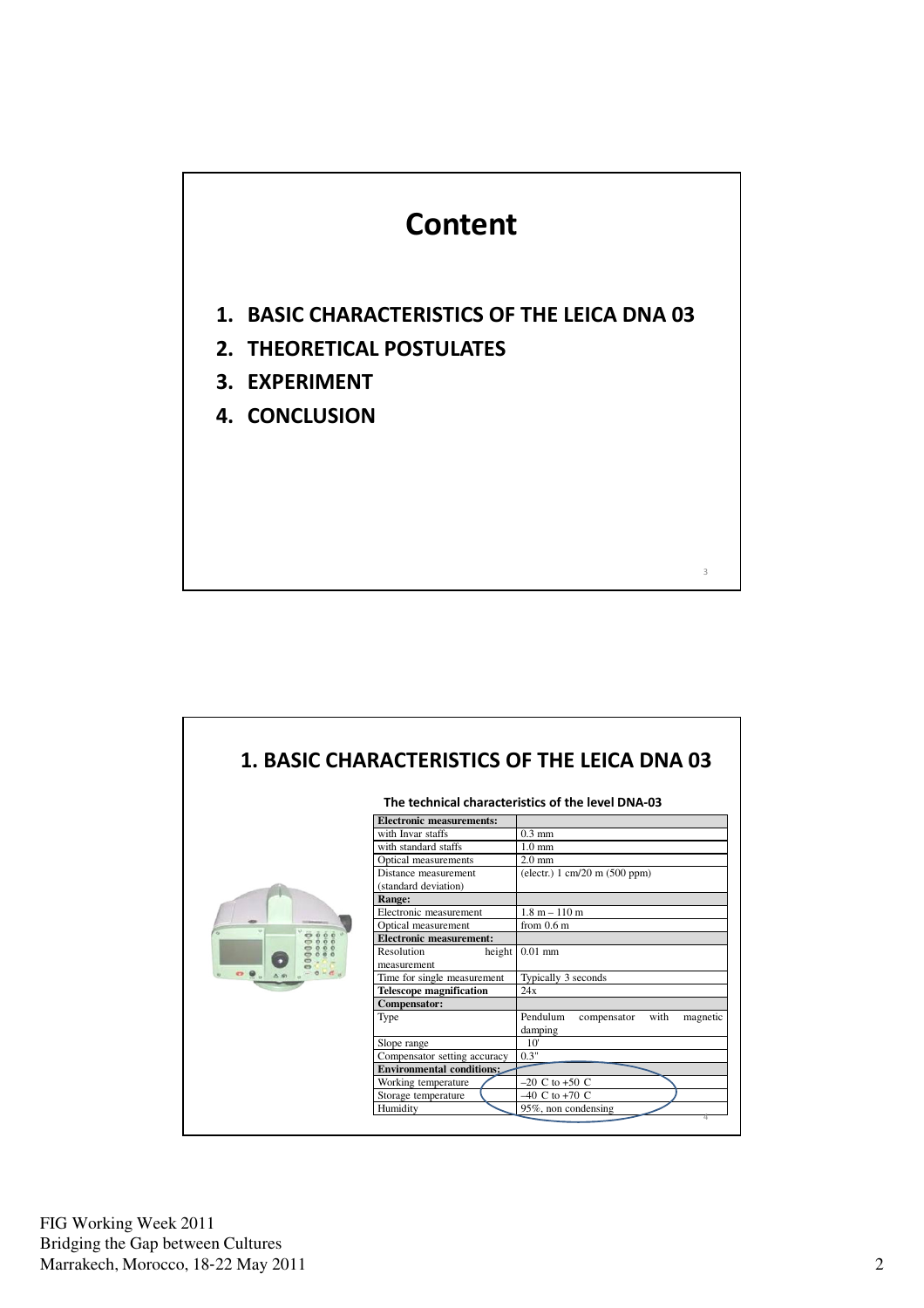

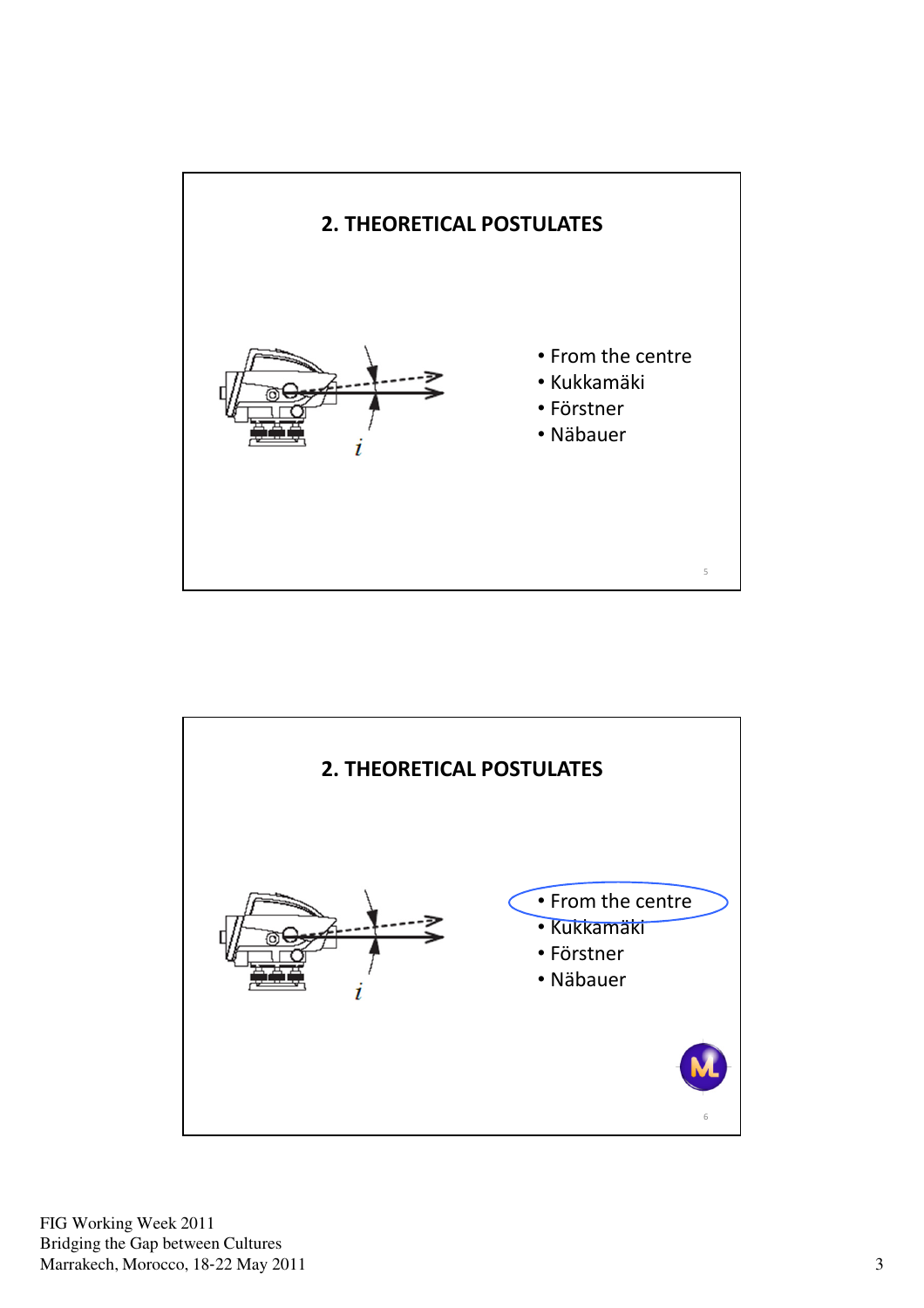

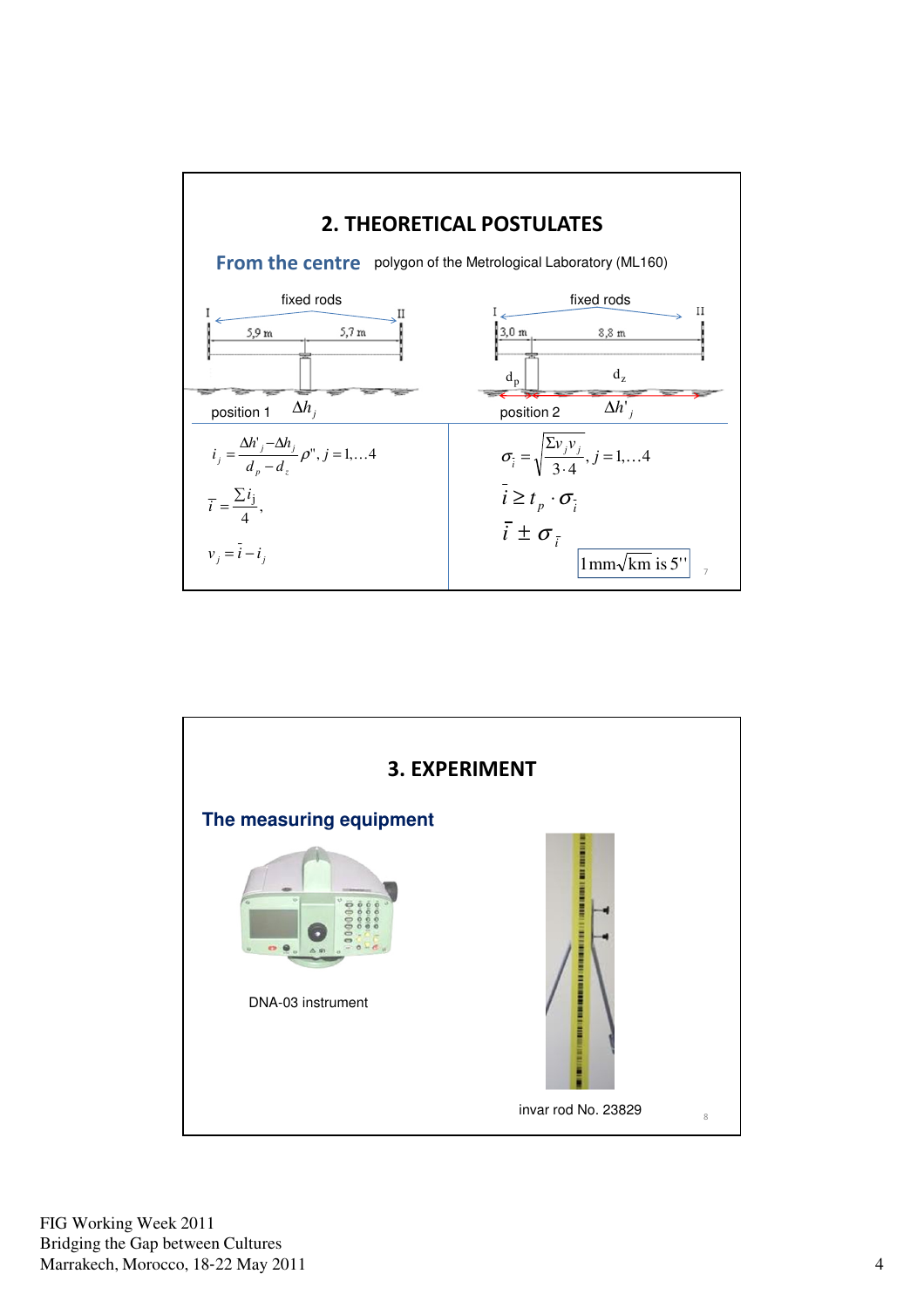## 3. EXPERIMENT

•10 measurements were carried out for each degree of temperature cooling in the range of 3°C to 25°C

•the results of the measurements are free from gross errors

•the calculation of the angle "i" was carried out for each reading

$$
i'' = \frac{\overline{X}_{t=j} - \overline{X}_{t=h^{\circ}}}{d} \cdot \rho''
$$

 $X_{t=j^{\circ}}$  is the reading at the temperature, j=3°C,... 25°C

 $X_{H=h^{\circ}}$  is the reading at the temperature of 22°C

 $d$  is horizontal length from the instrument to the rod.  $\frac{1}{9}$ 



FIG Working Week 2011 Bridging the Gap between Cultures Marrakech, Morocco, 18-22 May 2011 5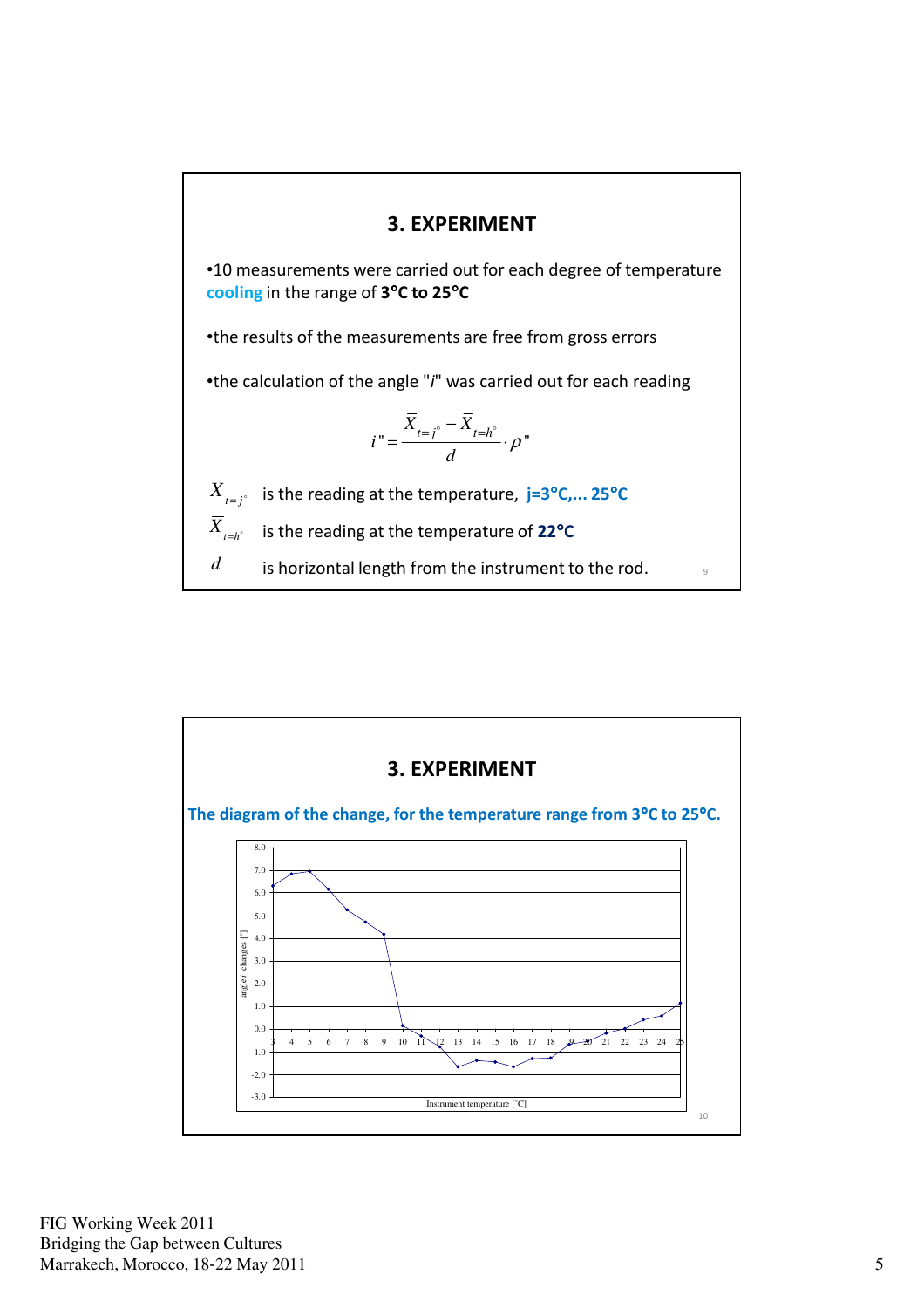



FIG Working Week 2011 Bridging the Gap between Cultures Marrakech, Morocco, 18-22 May 2011 6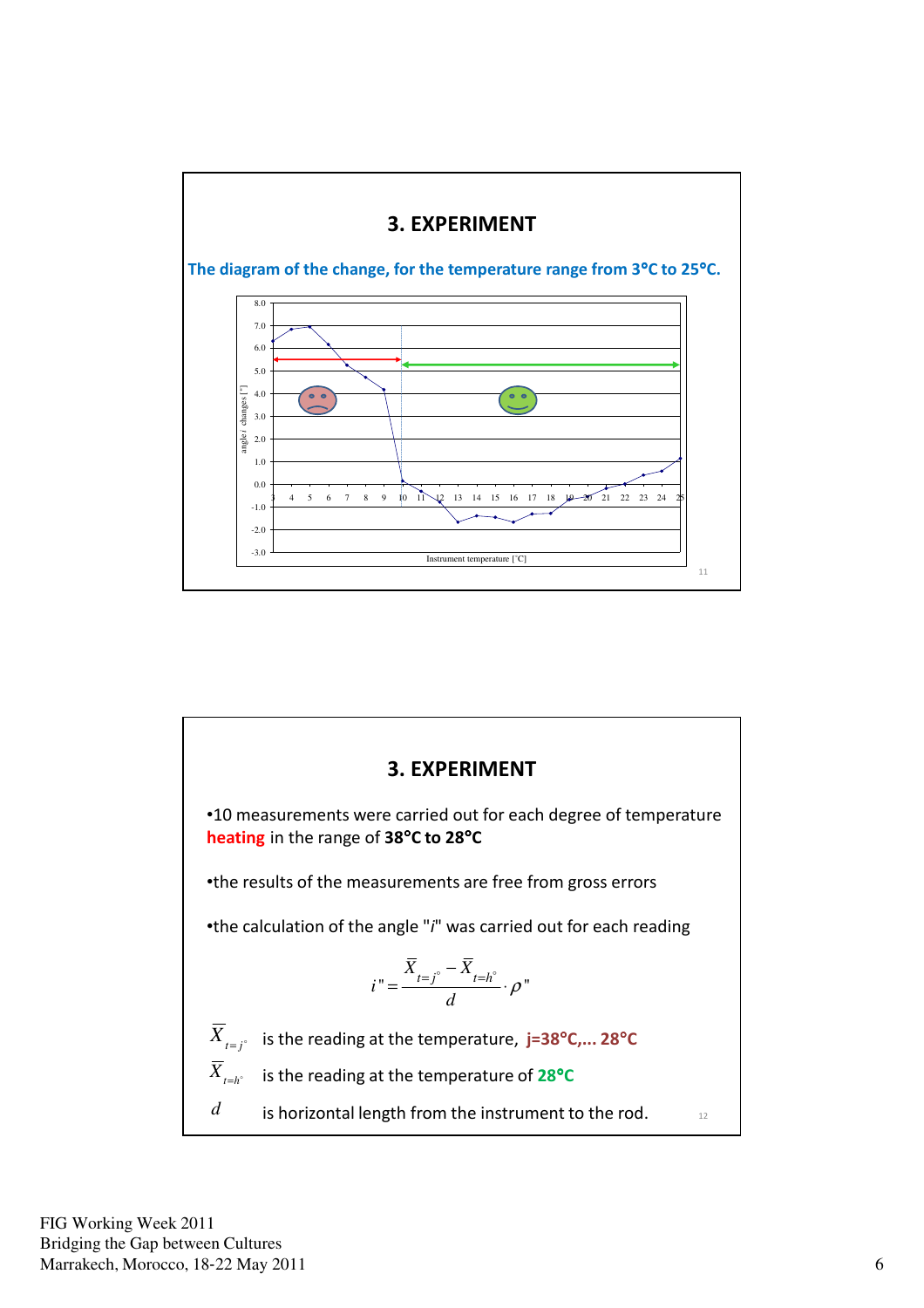